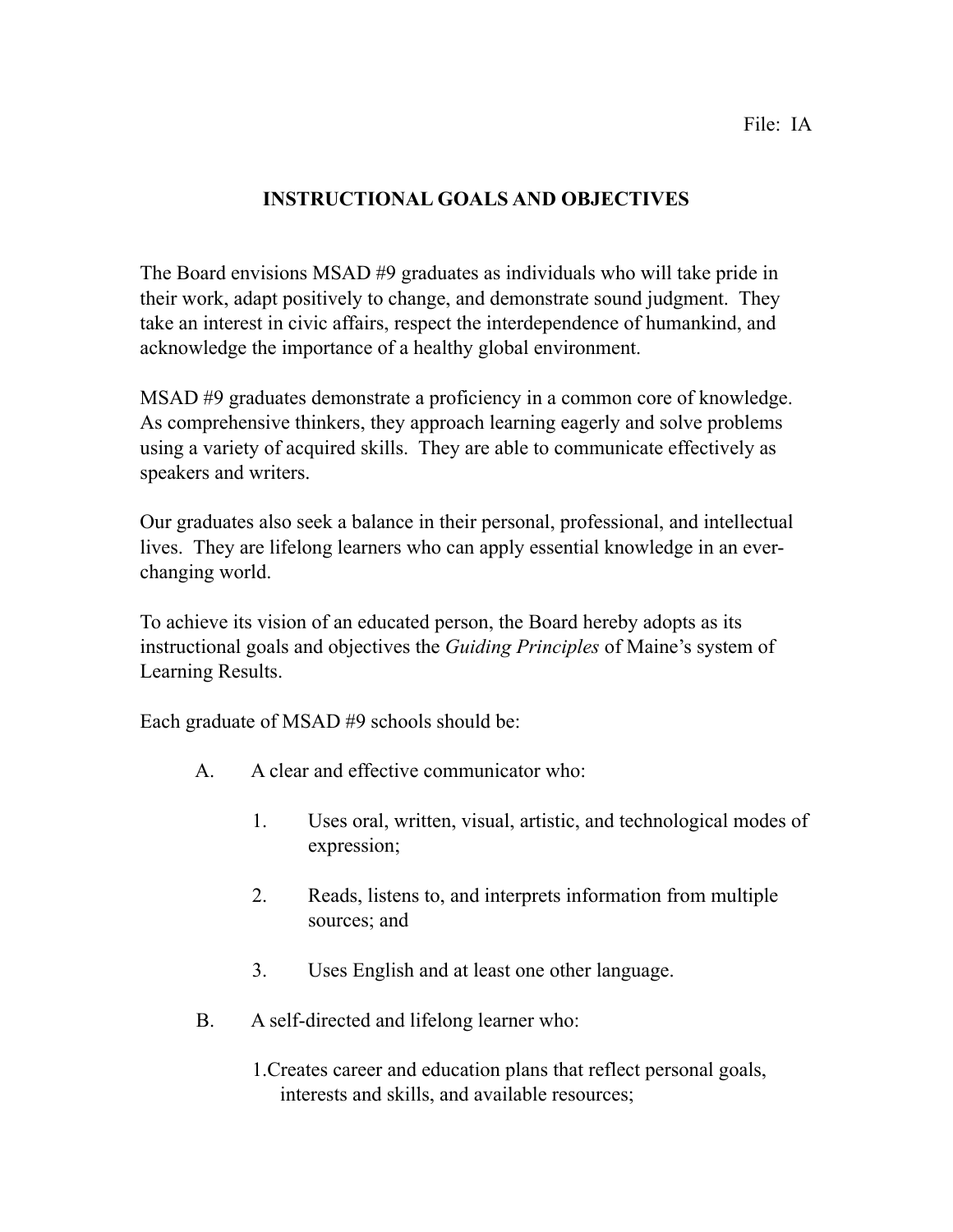## Page 1 of 4

### File: IA

- 2. Demonstrates the capacity to undertake independent study; and
- 3. Finds and uses information from libraries, electronic databases, and other resources.
- C. A creative and practical problem solver who:
	- 1. Observes situations objectively to clearly and accurately define problems;
	- 2. Frames questions and designs data collection and analysis strategies from all disciplines to answer those questions;
	- 3. Identifies patterns, trends, and relationships that apply to solutions to problems; and
	- 4. Generates a variety of solutions, builds a case for the best response, and critically and diplomatically evaluates the effectiveness of this response.
- D. A responsible and involved citizen who:
	- 1. Recognizes the power of personal participation to affect the community and demonstrates participation skills;
	- 2. Understands the importance of accepting responsibility for personal decisions and actions;
	- 3. Knows the means of achieving personal and community health and well-being; and
	- 4. Recognizes and understands the diverse nature of society.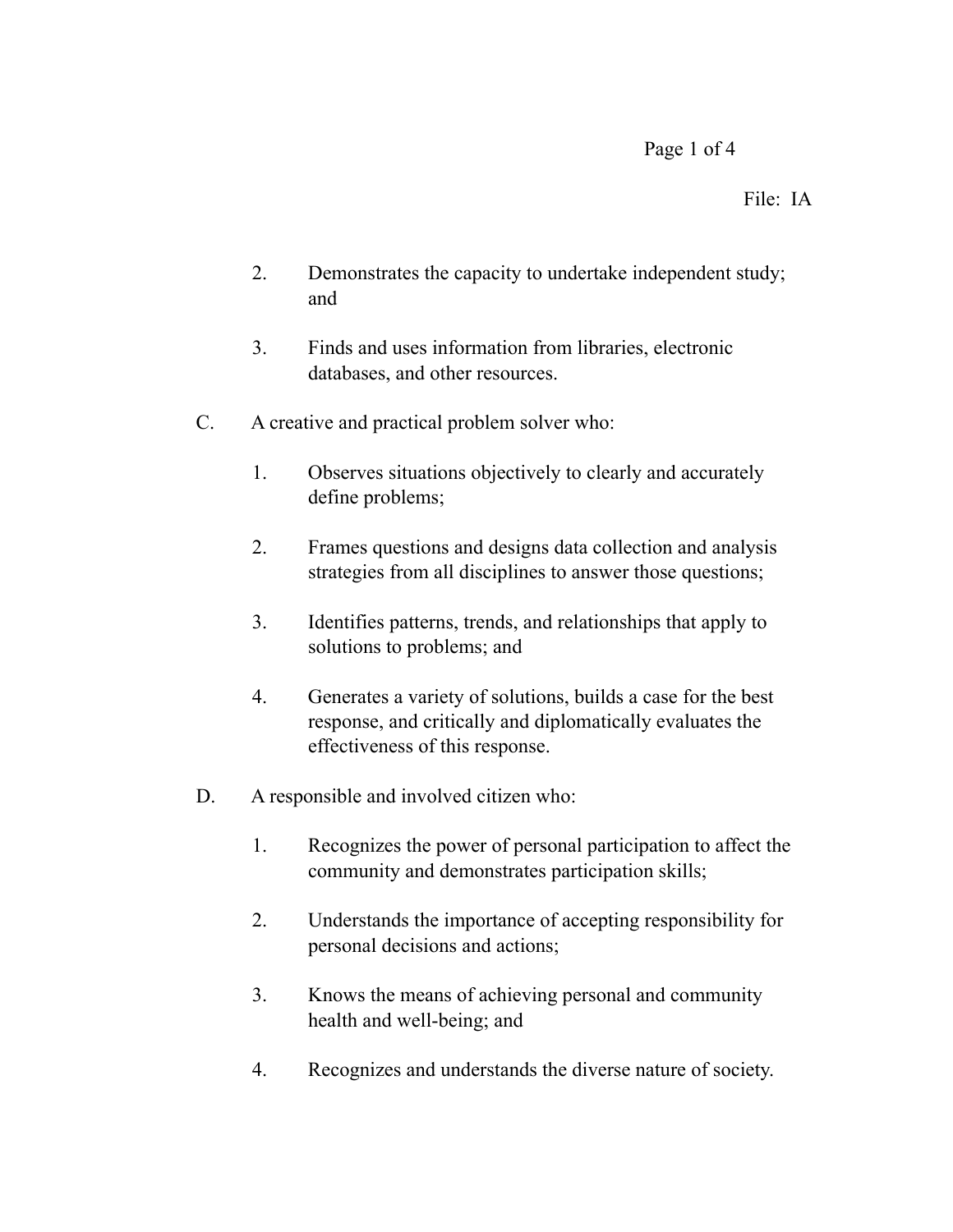- E. A collaborative and quality worker who:
	- 1. Knows the structure and functions of the labor market; Page 2 of 4

File: IA

- 2. Assesses individual interests, aptitudes, skills, attitudes, and values in relation to demands of the workplace;
- 3. Demonstrates reliability, flexibility, and concern for quality; and
- 4. Concentrates and perseveres on tasks until those tasks are completed;
- F. An integrative and informed thinker who:
	- 1. Applies knowledge and skills in and across English language arts, visual and performing arts, foreign languages, health and physical education, mathematics, science, social studies, and career preparation; and
	- 2. Comprehends relationships among different modes of thought and methods associated with the traditional disciplines.

In addition, each graduate of MSAD #9 should be:

- A. An independent thinker who:
	- 1. Solves problems using a variety of strategies and resources;
	- 2. Thinks critically and creatively;
	- 3. Expresses and supports his/her opinion with facts and logic; and
	- 4. Considers and respects alternative points of view.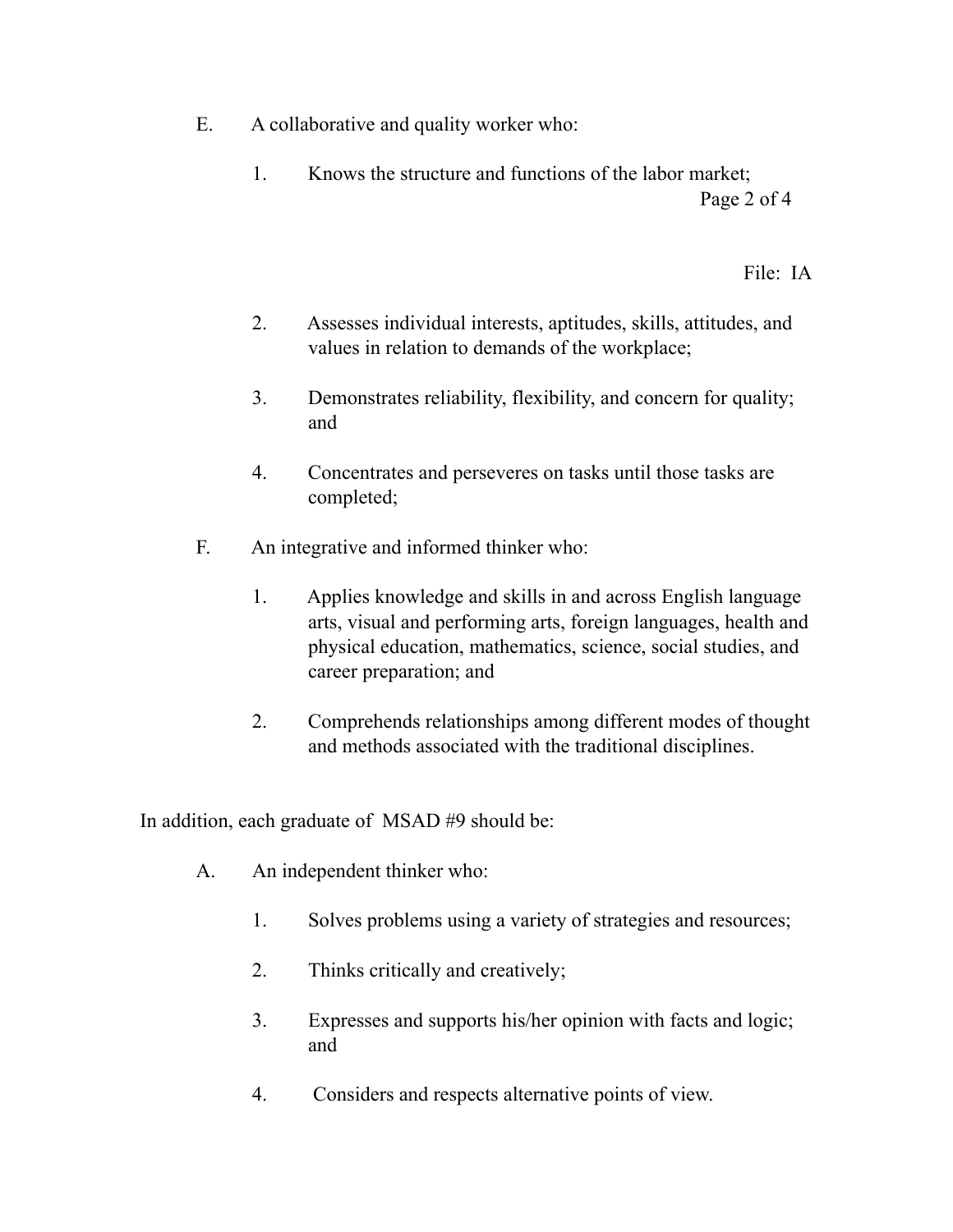- B. A "well-rounded" person who:
	- 1. Appreciates, seeks, and derives the benefits of a healthy lifestyle;
	- 2. Balances work and play, personal development, and relationships;

Page 3 of 4

## File: IA

- 3. Seeks new personal challenges and learning experiences.
- C. An ethical person who:
	- 1. Demonstrates self-respect and respect for the rights of others;
	- 2. Is honest in work, academic pursuits, and interpersonal relationships;
	- 3. Treats others fairly, the way he/she would like to be treated;
	- 4. Acts with compassion;
	- 5. Takes responsibility for personal actions;
	- 6. Acts in concert with his/her beliefs and values; and
	- 7. Demonstrates courage in the face of ethical challenges.

|                  | Legal Reference: $20-A MRSA \S 6208-6209$            |
|------------------|------------------------------------------------------|
| Cross Reference: | AD - Educational Philosophy/Mission                  |
|                  | ADAA - School System Commitment to Ethical and       |
|                  | Responsible Behavior                                 |
|                  | ADF - School District Commitment to Learning Results |